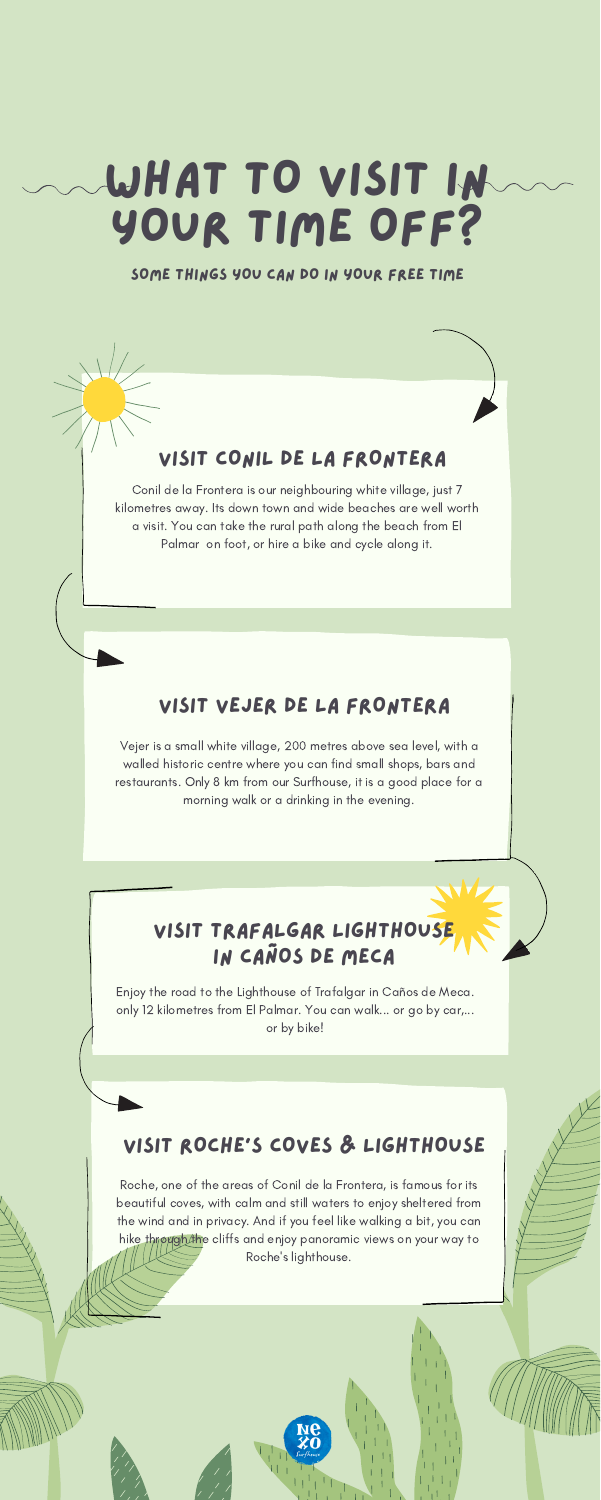SOME THINGS YOU CAN DO IN YOUR FREE TIME

#### T SANTA LUCIA, CLOSE TO VEJER

# WHAT TO VISIT IN YOUR TIME OFF?

Cadiz is the oldest city in Europe and is full of places worth visiting. Visit its cathedral, a mixture of baroque and neoclassical style; Walk through the Pópulo neighbourhood, an intricacy of narrow, winding streets flanked by arches and walls; Visit the beach of La Caleta and the fortress of Santa Catarina; Enjoy the tiny streets, the history in the architecture and the good food in each of its small squares and tapas bars.

#### VISIT CADIZ CAPITAL

Zahara de los Atunes is another white coastal town, only 33kms from El Palmar, very picturesque with a pristine beach called "la playa de los alemanes". Bolonia, 20km from Zahara (or 50km from El Palmar) is a kilometre-long beach with turquoise waters, a pine forest and a huge dune which you can walk up to enjoy the views. There are also important archeological remains remains of an ancient Roman settlement, Baelo Claudia. A super complete tour among Roman villas, temples and the impressive theatre. The panoramic view of the site by the sea is incredible.

#### ZAHARA DE LOS ATUNES AND BOLONIA ROUTE

Enjoy its historical centre, gastronomy and culture. Taste its typical sherry wine, and visit its classic bodegas, such as the famous "Tio Pepe". It's also a great occasion to visit a "tablado" and enjoy a traditional flamenco show, like the ones at the famous tabanco "El Pasaje".

#### VISIT JEREZ DE LA FRONTERA

Visit this declared natural monument, ideal for the Water Mills route and then have lunch in the inn located in the area of the aqueduct, where there are five 15th century water mills built to grind wheat and produce flour that was sold to other places in the region of La Janda, making it one of the main economic activities in the region at that time.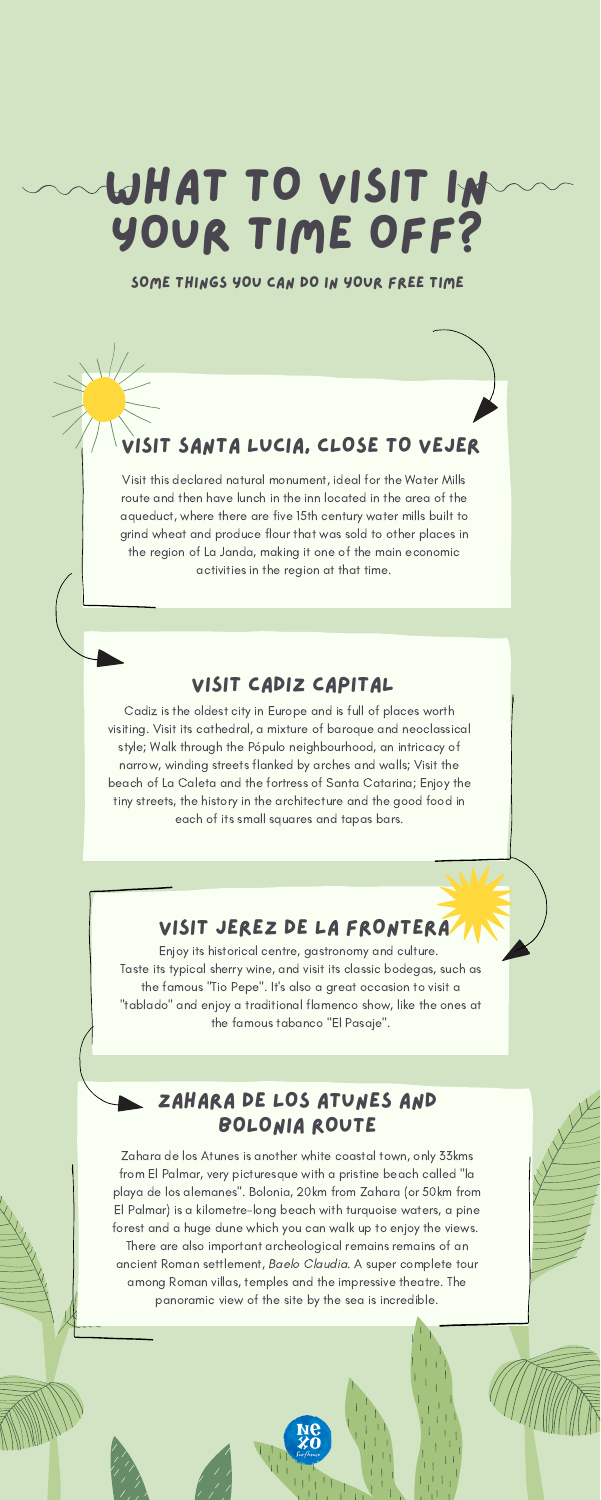SOME THINGS YOU CAN DO IN YOUR FREE TIME

## WHAT TO DO YOU IN YOUR TIME OFF?

The adventure at Entre Ramas consists of a circuit among the treetops with various activities including zip lines, footbridges, Tarzan lianas, a flying car, a spider web and many more surprises to enjoy a wonderful day in nature with guaranteed sensations. A total of 70 games divided into 7 routes or circuits, with 5 difficulty levels at various heights (Open Tuesday, Saturday and Sunday, check availability).

#### HAVE AN ADVENTURE IN "ENTRE RAMAS"

### HORSE RIDING ON THE BEACH

 $1/7/12$ 

Experience the beach from a new point of view: Javier, from Equinsoul, will accompany you on a unique horse ride where you can ask him about the social projects he runs with them.

The NMAC Foundation is a private open-air museum space dedicated to contemporary art and the study of the relationship between art and nature. It invites the visitor to experience multiple and new relationships with nature through the site-specific interventions made by the artists. The work becomes a fundamental part of the landscape, allowing us to relate to nature by experiencing it in a different way.

#### HAVE A MOMENT OF CULTURE IN THE MIDDLE OF NATURE:

Take a route through the Parque Natural de la Breña y Marismas de Bárbate, the least extensive park in Andalusia with 5,000 hectares, but with one of the best protected ecosystems.

There are several hikes you can choose from cliffs to forest always with incredible sea views. The most common one is that arriving at Torre del Tajo, a 16th century watchtower that served as protection against pirates and was fundamental in the Battle of Trafalgar. Check the routes: www.ebikecadiz.com

### WALK A ROUTE THROUGH THE BREÑA NATURAL PARK

### TAKE A BIKE TOUR

NEXO's surroundings are full of routes for cycling: Visit Conil on the sea side road or by cycle path along the main road. Go to Caños de Meca and reach the lighthouse of Trafalgar, or ride along one of the routes in the national park of La Breña.